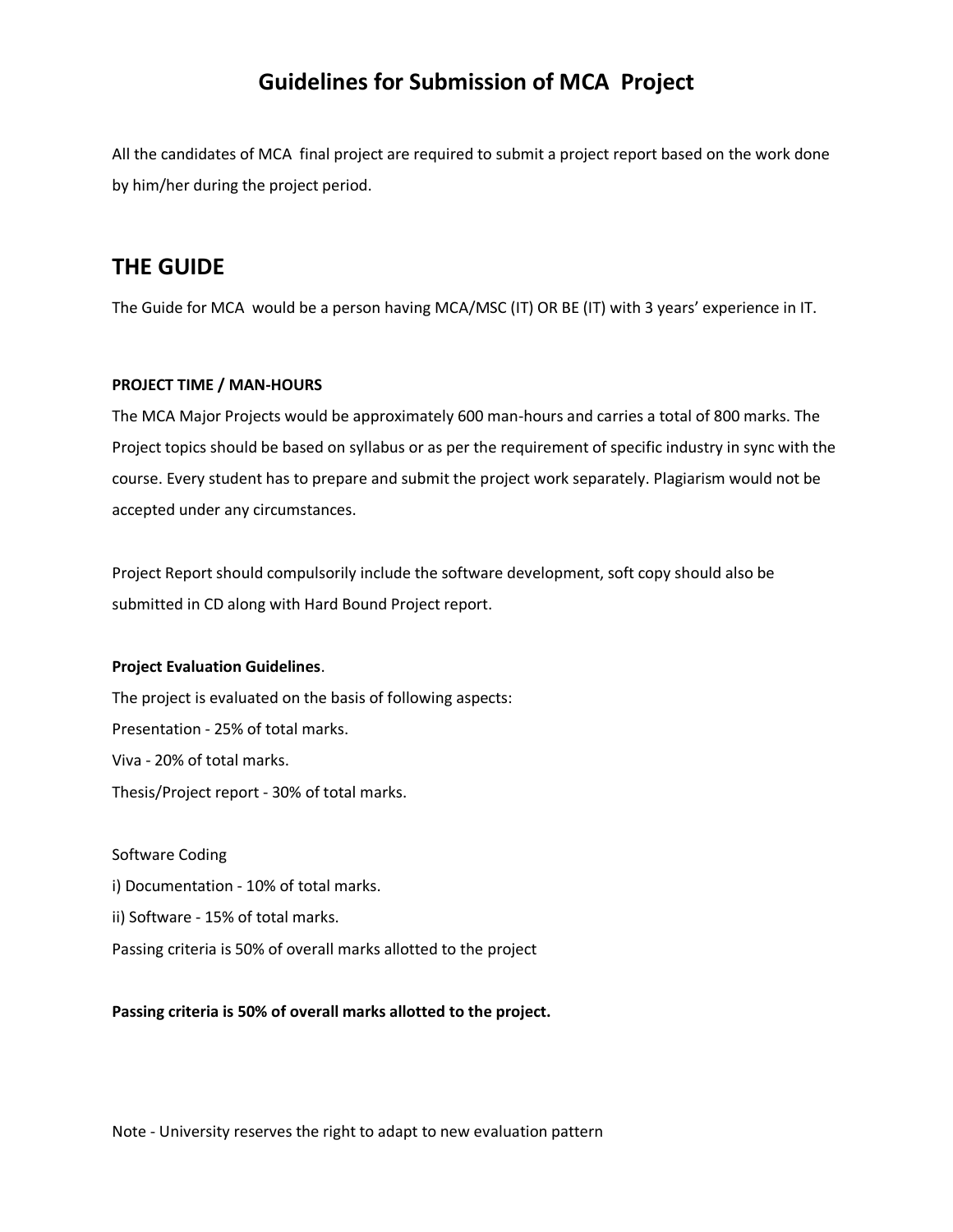# **SUMMARY/ABSTRACT**

All students must submit a summary/abstract separately with the project report. Summary, preferably, should be of about 3-4 pages. The content should be as brief as is sufficient to explain the objective and implementation of the project that the candidate is going to take up. The write up must adhere to the guidelines and should include the following:

- Name / Title of the Project q Statement about the Problem
- Why is the particular topic chosen?
- Objective and scope of the Project
- Methodology (including a summary of the project)
- Hardware & Software to be used
- **•** Testing Technologies used
- What contribution would the project make?

**TOPIC OF THE PROJECT**- This should be explicitly mentioned at the beginning of the Synopsis. This being the overall impression on the future work, the topic should be able to corroborate the work.

**OBJECTIVE AND SCOPE:** This should give a clear picture of the project. Objective should be clearly specified. What the project ends up to and in what way this is going to help the end user has to be mentioned.

**PROCESS DISCRIPTION**: The process of the whole software system proposed, to be developed, should be mentioned in brief. This may be supported by DFDs / Flowcharts to explain the flow of the information.

**RESOURCES AND LIMITATIONS:** The requirement of the resources for designing and developing the proposed system must be given. The resources might be in form of the hardware/software or the data from the industry. The limitation of the proposed system in respect of a larger and comprehensive system must be given.

**CONCLUSION**: The write-up must end with the concluding remarks-briefly describing innovation in the approach for implementing the Project, main achievements and any other important feature that makes the system stand out from the rest.

Note - University reserves the right to adapt to new evaluation pattern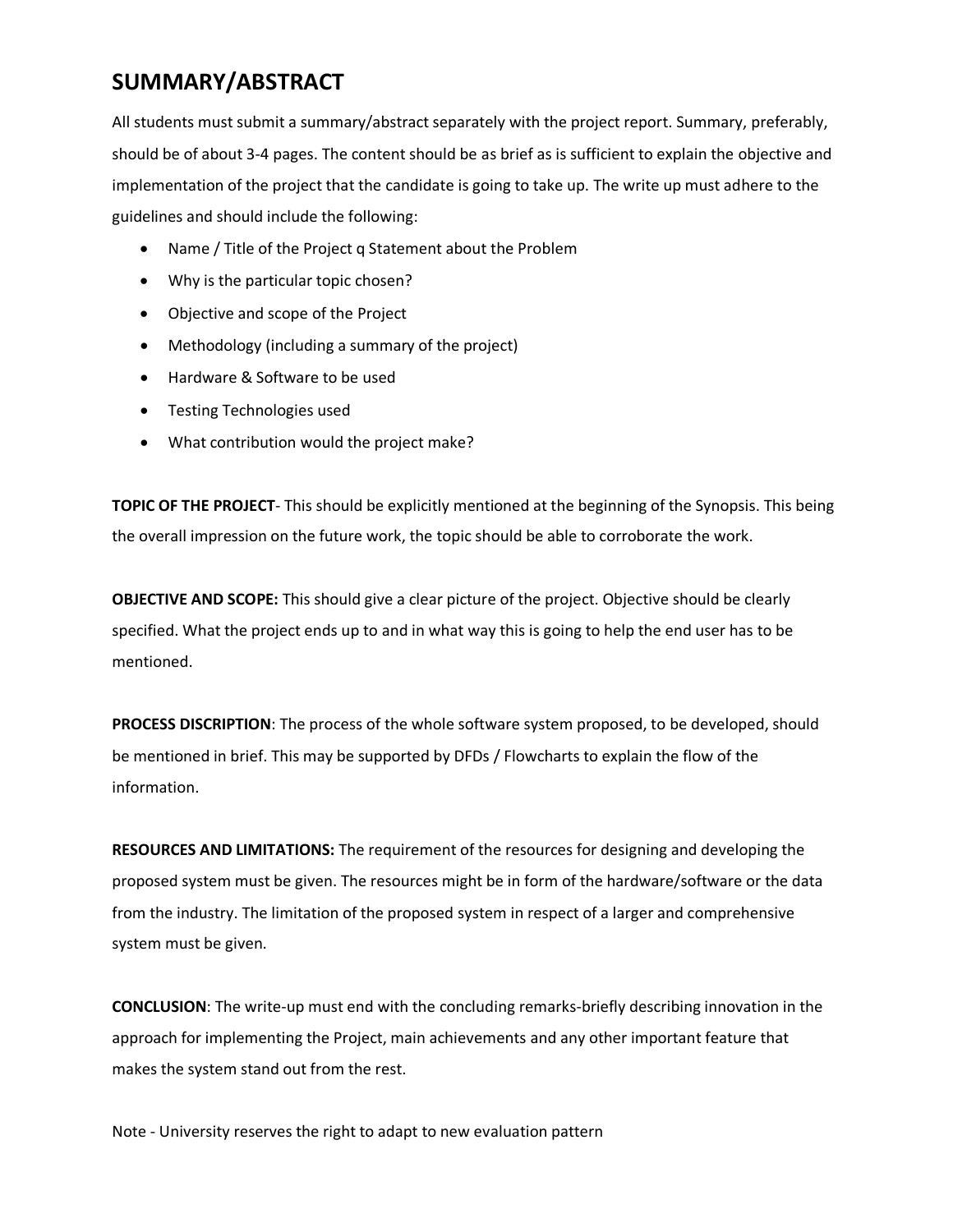#### **The following suggested guidelines must be followed in preparing the Final Project Report:**

Good quality white executive bond paper A4 size should be used for typing. Care should be taken to avoid smudging while creating the copies.

**Page Specification** :(Written paper and source code) Left margin - 3.0 cms 3 Right margin- 2.0 cms Top margin 2.54 cms Bottom margin 2.54 cms Page numbers - All text pages as well as Program source code listing should be numbered at the bottom center of the pages.

**Normal Body Text: Font Size: 12**, Times New Roman, Double Spacing, Justified. 6 point above and below para spacing

**Paragraph Heading Font Size: 14,** Times New Roman, Underlined, Left Aligned. 12 point above & below spacing.

**Chapter Heading Font Size: 20,** Times New Roman, Centre Aligned, 30 point above and below spacing. **Coding Font size : 10,** Courier New, Normal

### **Submission of Project Report to the University:**

The student will submit his/her project report in the prescribed format. The Project Report should include:

### **Submission of Project Report to the University:**

The student will submit his/her project report in the prescribed format. The Project Report should include:

• The student must send an email on project@sgvu.edu.in with the dispatch details of hard bound copies couriered with docket number & courier name sent to the logistic partners address as mentioned above. The student also must share the Project title and Enrollment number in the same email.

**Very Important: Projects submitted in hard bound copies only will be considered for evaluation by the university. Any project reports submitted in soft copy format will not be considered.**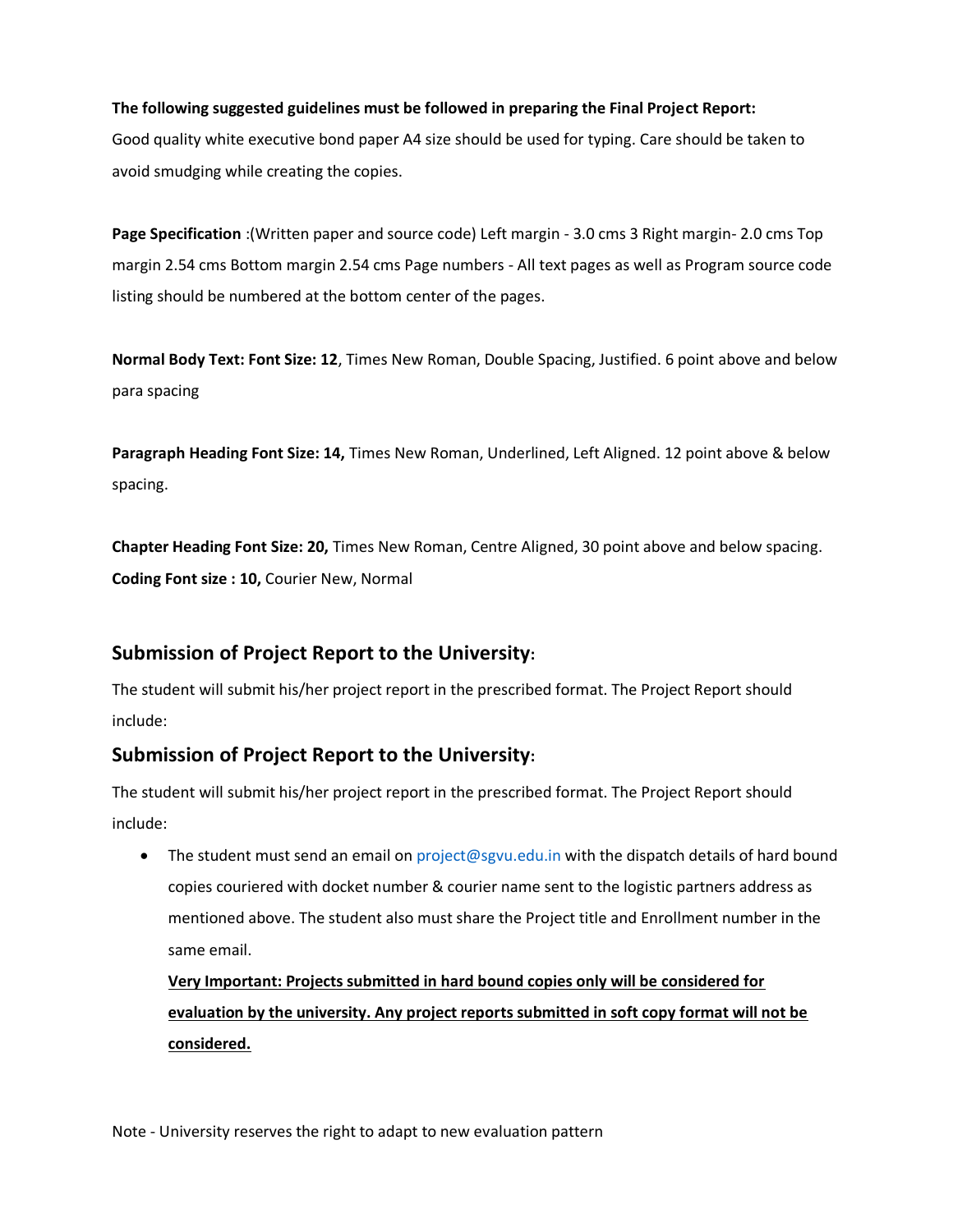Copy of the Summary/Abstract. To be mailed to project@sgvu.edu.in well in advance

mentioning the about future project which would be undertaken.

Two Hard Bound Copies of the Project Report which is around 80 to 100 pages, this should be couriered to our logistics department address as mentioned below.

Soft copy of project on Floppy/CD in a thick envelope pasted inside of the back cover of the project report, this should be couriered to our logistics department address as mentioned below.

#### Hard Bound Copy of Project report along with the Software (in CD) should be submitted to below

**address:**

To,

Mahal Road, Near Akshay Patra Temple, Jagatpura, Jaipur, Rajasthan – 302017 Mobile- 9764598188 **Suresh Gyan Vihar University – Distance Education**

### **FORMAT OF THE STUDENT PROJECT REPORT ON COMPLETION OF THE PROJECT**

- 1. Cover Page as per format
- 2. Acknowledgement
- 3. Certificate of the project guide as per Annexure A
- 4. Synopsis of the Project
- 5. Main Report

Objective & Scope of the Project Theoretical Background Definition of Problem System Analysis & Design vis-a-vis User Requirements System Planning (PERT Chart) Process Logic of each Module

Note - University reserves the right to adapt to new evaluation pattern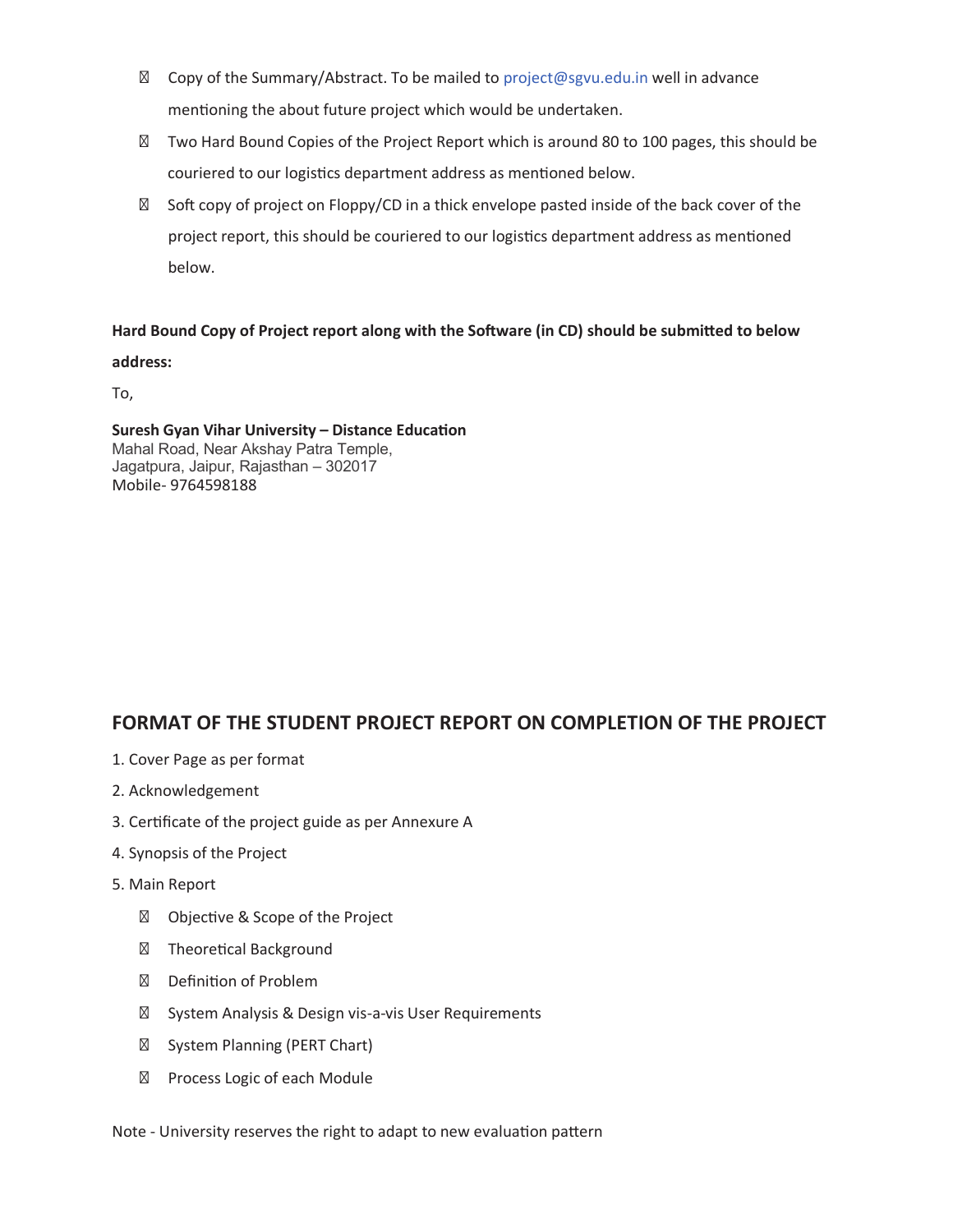- Methodology adopted, System Implementation & Details of Hardware & Software used
- System Maintenance & Evaluation
- Cost and benefit Analysis
- Detailed Life Cycle of the Project
	- o ERD, DFD o Input and Output Screen Design
	- o Process involved
	- o Methodology used for testing:
	- o Test Report, Printout of the Reports, Printout of the Code Sheet
- User/Operational Manual including security aspects, access rights, back up, controls, etc.
- Soft copy of the project on CD/Floppy to be submitted with Hard Bound Project Report

### **Annexure to the Project Report:**

1. Brief background of the organization where the student has developed the project, if applicable.

2. Data Dictionary - This should give a catalogue of the data elements used in the system / sub system developed. The following are the details required. Write NA if NOT applicable:

Data Name,

Aliases, if any

Length (Size) Type,

Numeric, Alpha, Binary etc.

- 3. List of abbreviations, Figures, Tables
- 4. References Bibliography Website
- 5. Soft copy of the project on CD/Floppy
- 6. Guide Details:
- Guide Name
- Full Address
- Qualification
- Mobile
- Email
- 7. Certificate from Guide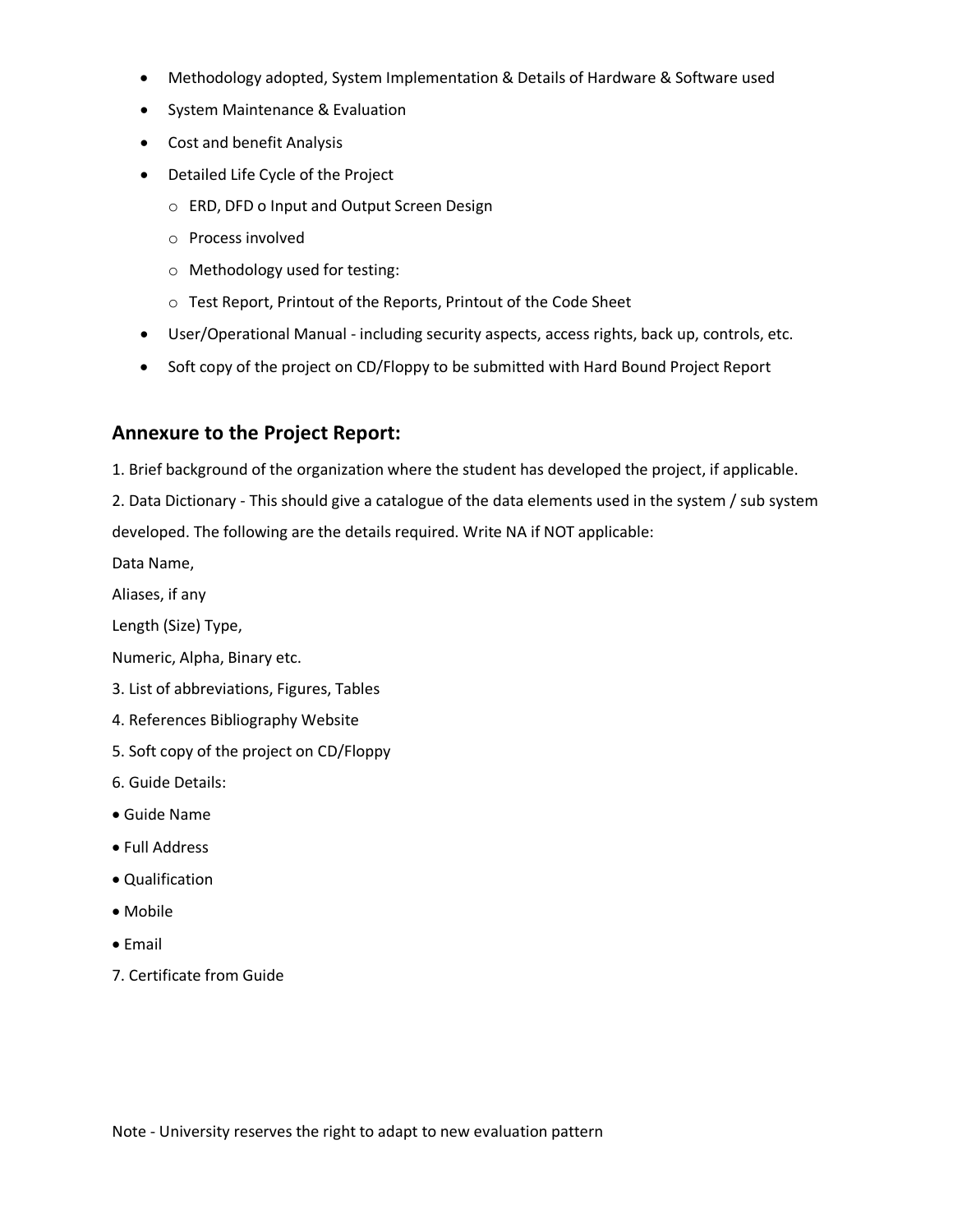### **ACKNOWLEDGEMENTS**

In the "Acknowledgement" page, the student recognizes his indebtedness for guidance and assistance of the thesis provided by the guide, adviser and other members of the faculty.

Acknowledgements should be expressed to all concerned members of the company / organization who has helped during the project work.

### **BIBLIOGRAPHY : (EXAMPLE)**

1. D.L. Carney, J.I. Cochrane, "The 5ESS Switching System: Architectural Overview," AT&T Technical Journal, vol. 64 , no. 6 , July-August 1985, pp. 1339- 1356. 2. J. Martin, Computer Data-base Organization, Prentice-Hall, Englewood Cliffs, NJ,1977, p. 53.

# **Binding & Color code of the report/Thesis**

For MCA – VI Semester (Project work) Hard Bound Report Background of the Cover Page of Book – Black Letters in Black